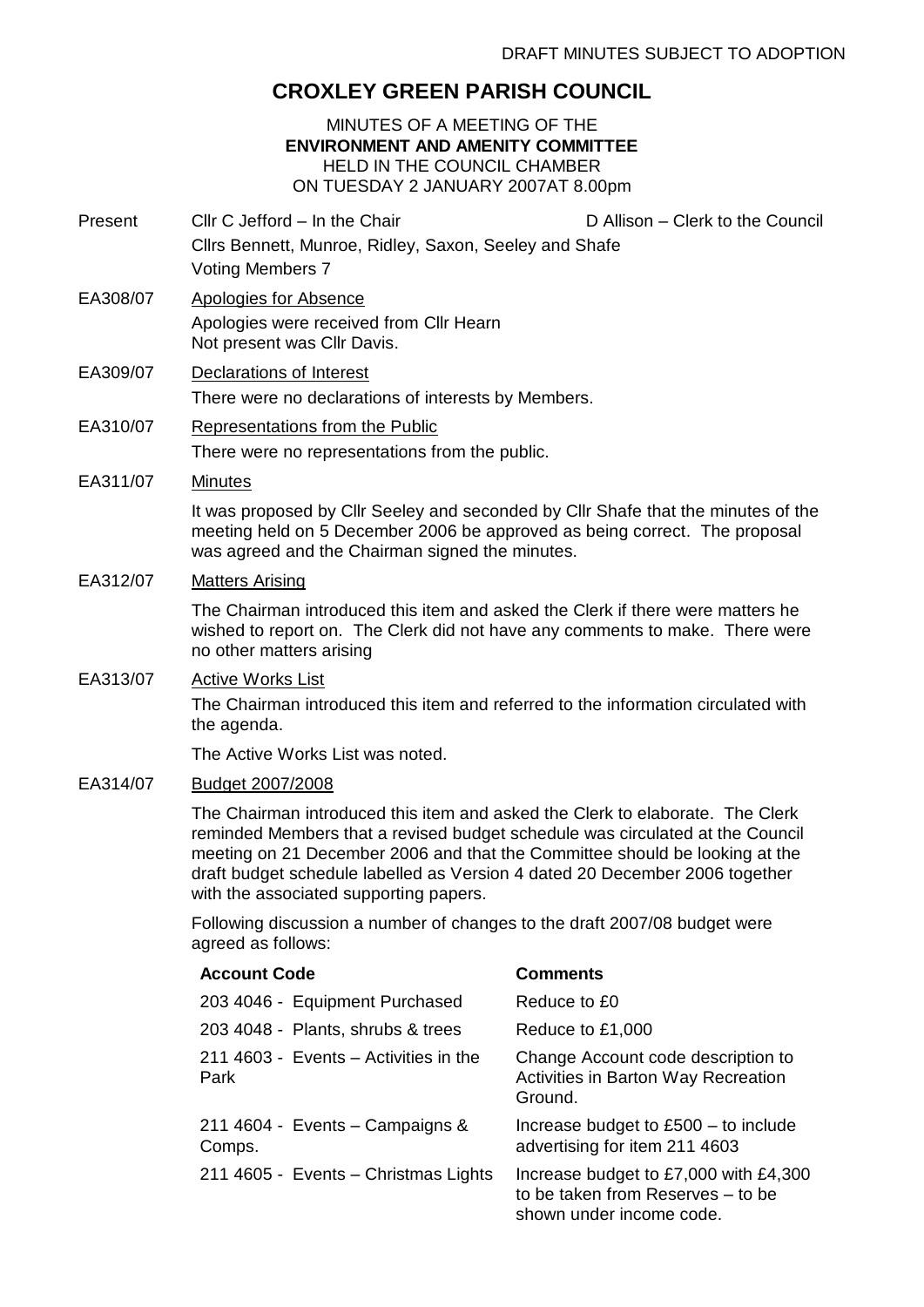| 211 4606 - Events - Exhibitions                                                                                                                                                                                                                                                                                                      | Reduce budget to £150 with £150 to<br>be taken from Reserves - to be shown<br>under income code.                                                                                                                                  |
|--------------------------------------------------------------------------------------------------------------------------------------------------------------------------------------------------------------------------------------------------------------------------------------------------------------------------------------|-----------------------------------------------------------------------------------------------------------------------------------------------------------------------------------------------------------------------------------|
| 211 4607 - Events - Youth Sporting<br>Activities                                                                                                                                                                                                                                                                                     | Members agreed that provision of<br>£6,800 for Basketball sessions be<br>included and taken forward to Council.                                                                                                                   |
| 211 4609 - Events - Craft Workshop<br>Day                                                                                                                                                                                                                                                                                            | Members agreed the proposed £1,400<br>be included and taken forward to<br>Council.                                                                                                                                                |
| 211 4610 - Fireworks on the Green                                                                                                                                                                                                                                                                                                    | Following the success of Fireworks on<br>the Green 2006, Members agreed that<br>provision of £4,500 be included and<br>taken forward to Council, £500 of<br>which for provision of a countdown<br>board and £500 for advertising. |
| 211 draft code 4611 - Events - Family<br><b>Circus Skills classes</b>                                                                                                                                                                                                                                                                | Reduce to £0                                                                                                                                                                                                                      |
| 211 draft code 4612 - Senior Citizen's<br>coach trip                                                                                                                                                                                                                                                                                 | The supporting sheet to be modified.<br>Members agreed the proposed £720<br>be included and taken forward to<br>Council.                                                                                                          |
| 211 draft code 4613 - Community Bus<br>users Social Event                                                                                                                                                                                                                                                                            | Members agreed that provision of<br>£200 for a Community Bus users<br>Social Event be included and taken<br>forward to Council.                                                                                                   |
| 299 4934 - E&A Project – Lamp post<br>planters                                                                                                                                                                                                                                                                                       | Reduce to £0                                                                                                                                                                                                                      |
| 299 4935 - E&A Project - Village<br>Signs                                                                                                                                                                                                                                                                                            | Reduce to £1,000                                                                                                                                                                                                                  |
| 299 4936 – Installation of wind turbine                                                                                                                                                                                                                                                                                              | Members agreed the proposed £1,900<br>for a Wind turbine be included and<br>taken forward to Council.                                                                                                                             |
| The Clerk concluded that the changes will be made and a revised budget<br>schedule circulated as soon as possible.                                                                                                                                                                                                                   |                                                                                                                                                                                                                                   |
| Quiz Night 2007                                                                                                                                                                                                                                                                                                                      |                                                                                                                                                                                                                                   |
| The Chairman introduced this item and advised that the 2007 Charity Quiz night<br>will take place on Saturday 31 March at St Oswalds Church Hall.                                                                                                                                                                                    |                                                                                                                                                                                                                                   |
| The names of volunteers to help set up on the day were noted and details would<br>be made available to them and others volunteering nearer the time.                                                                                                                                                                                 |                                                                                                                                                                                                                                   |
| <b>Best Dressed Window Competition</b>                                                                                                                                                                                                                                                                                               |                                                                                                                                                                                                                                   |
| The Chairman introduced this item and reported that the winner was Bella Beauty<br>in New Road. The Chairman asked the Clerk if a letter can be written to them<br>advising that they have won and asking if they would like to send a representative<br>to the next Council meeting on Thursday 25 January to receive their trophy. |                                                                                                                                                                                                                                   |
| <b>Tree Bulletin</b>                                                                                                                                                                                                                                                                                                                 |                                                                                                                                                                                                                                   |
| The Chairman introduced this item and referred to the information circulated with<br>the agenda. The tree works were noted by Members.                                                                                                                                                                                               |                                                                                                                                                                                                                                   |

EA318/07 Closure

EA315/07

EA316/07

EA317/07